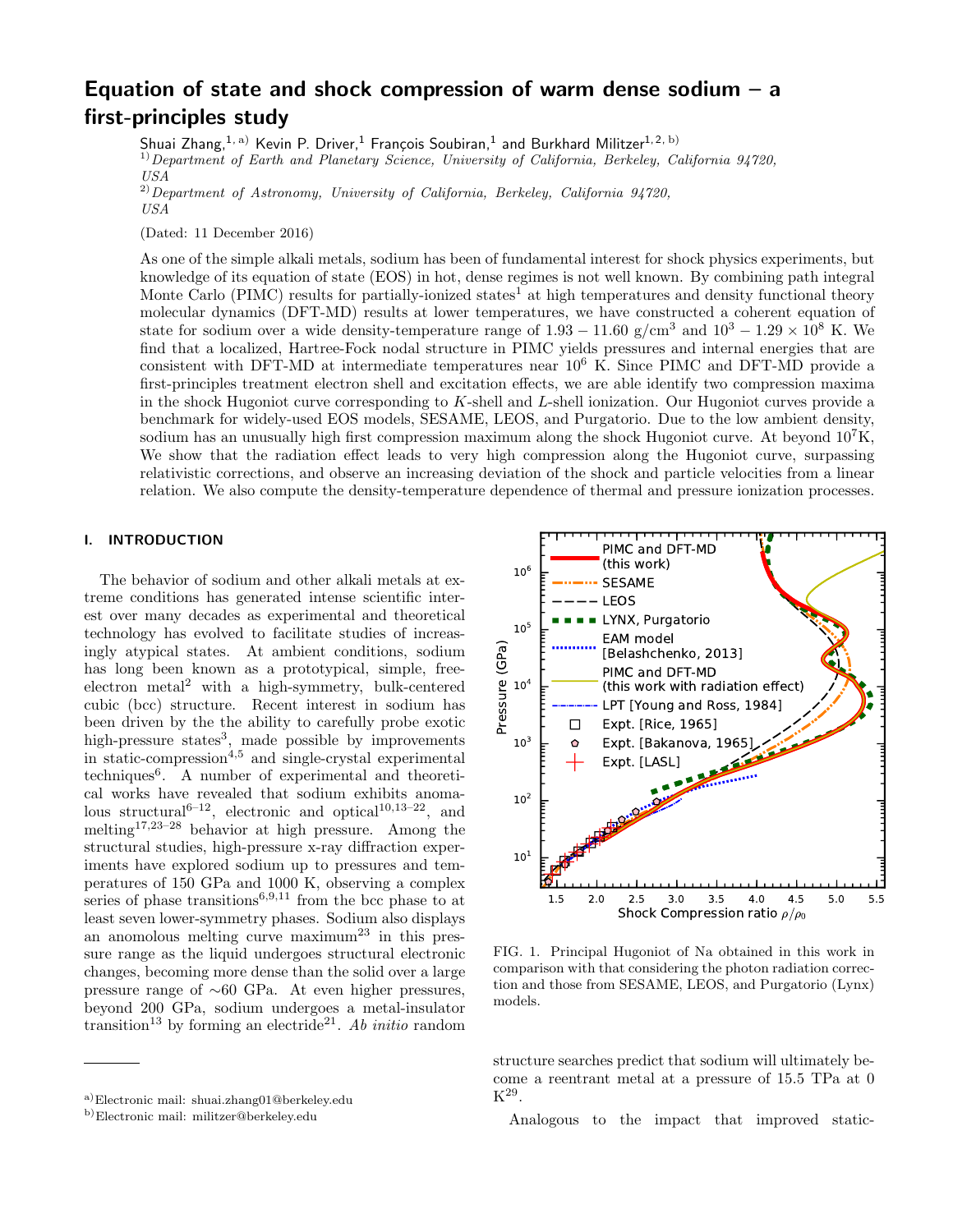II. SIMULATION METHODS

compression technology has had for alkali metals in the condensed matter regime, we can expect future dynamic compression research to routinely probe the gigabar  $(Gbar)^{30,31}$  pressures and provide new data on the behavior of warm dense matter (WDM). Shock measurements of hot, dense alkali metals are expected to be an important component of solving problems in astrophysics, planetary physics, stockpile stewardship, and inertial fusion. Thus far, only relatively low pressure  $(P < 228 \text{ GPa}^{32}, T < 8168 \text{ K})$  shock experiments have been performed on sodium. Early dynamic compression experiments were motivated by compressibility of metals and the simplicity of ambient sodium as a material for the study of fundamental shock physics behavior  $33-35$ . More recent shock experiments have been motivated by the prospect of observing the metal-insulator transition<sup>32</sup>.

Complementary to the shock experiments, there have been a number of theoretical works aiming at calculating the equation of state (EOS) and shock Hugoniot curve using either analytic approaches  $36,37$  or semi-classical freeenergy models $^{38-40}$ , fluid-variational theory<sup>41</sup>, local pseudopotential theory<sup>42</sup>, or EAM potentials<sup>43–45</sup>. While each of these methods agrees reasonably well with the available low-pressure shock Hugoniot data  $(P < 100$ GPa), none possess the rigor that is necessary to treat the strong coupling, quantum degeneracy, and ionization physics associated with hot, dense plasma regimes, that Gbar-shock experiments will access.

Development of rigorous, first-principles frameworks, such as path integral Monte Carlo  $(PIMC)^{1,46,47}$  or density functional theory molecular dynamics (DFT- $MD$ <sup>48–51</sup>, for computing the EOS and behavior of materials in extreme pressure and temperature conditions is needed as Gbar-range shock experiments are emerging and data need to be interpreted. Recently, we have been developing PIMC for simulating heavier elements<sup>1,47,48,52–58</sup>, which is efficient at high temperatures, and can be used to complement DFT-MD calculations that are efficient at comparatively low temperatures. Combined data from PIMC and DFT-MD provide a coherent EOS over a wide density-temperature range that spans the condensed matter, WDM, and plasma regimes. In the current work, we use PIMC and DFT-MD to compute the EOS, shock compression behavior, and plasma structure evolution of sodium across a much larger density-temperature range than has ever been studied in experiments or in theory. We provide our EOS table and shock Hugoniot curve as a theoretical benchmark in comparison with widely-used EOS database models and experiments.

The paper is organized as follows: Section II discusses details of our PIMC and DFT-MD simulation methods. In Sec. III, we discuss several results: (1) comparison of the performance of different choices for PIMC nodal surfaces, (2) the internal energies and pressures, (3) shock Hugoniot curves, and (4) the density-temperature evolution of ionization processes. Finally, in Sec. IV, we conclude.

A reliable theoretical scheme for simulating materials across a wide range of density and temperature conditions naturally involves treating physics appropriately in different regimes. In the limit of high temperature (above  $10^8$  K), materials tend to behave as weaklyinteracting plasmas because of strong thermal ionization. Under such conditions, the ideal Fermi gas model and the Debye-Hückel theory<sup>59</sup> are good approximations. At low to intermediate temperatures  $(T < 10^6 \text{ K})$ , standard, orbital-based, Kohn-Sham DFT-MD is a suitable option to derive the EOS because it fully accounts the bonding effects and bound states within certain approximations of the exchange-correlation functional. However, the need to explicitly compute all partially occupied electronic orbitals causes DFT-MD to become computationally intractable beyond temperatures of roughly 10<sup>6</sup> K. Recent work on orbital-free DFT<sup>48,50,60,61</sup> and extended DFT-MD with free electron approximation for high energies<sup>51</sup> have made progress toward overcoming this difficulty, but their general applicability and accuracy needs to be further examined.

PIMC simulates all quantum, many-body exchange and correlations effects and provides the most natural formulation to compute accurate EOSs at high temperatures  $(T > 10^6 \text{ K})$ . In PIMC, the thermal density matrix is expressed as Feynman path integral $62$ , which treats electrons and nuclei as quantum paths that are cyclic in the imaginary time  $0 \leq t \leq \beta = 1/k_{\rm B}T$ , where  $k_B$  is the Boltzmann constant. Therefore, PIMC becomes increasingly efficient at higher temperatures as paths become shorter and more classical in nature. However, application of PIMC to study real materials other than hydrogen<sup>46,52,63–69</sup>, helium<sup>53,70</sup>, hydrogen-helium mixtures<sup>71</sup>, and one-component plasmas<sup>72,73</sup>, is difficult because of the complex fermion sign problem, nonlocal pseudopotentials, and complex nodal structures<sup>74</sup>.

The sign problem in fermionic PIMC simulations is usually addressed with the fixed-node approximation<sup>74</sup> that restricts paths to positive regions of a trial density matrix,  $\rho_T(\mathbf{R}, \mathbf{R}_t; t) > 0$ . The restricted path integral reads,

$$
\rho_F(\mathbf{R}, \mathbf{R}'; \beta) = \frac{1}{N!} \sum_{\mathcal{P}} (-1)^{\mathcal{P}} \int_{\mathbf{R} \to \mathcal{P} \mathbf{R}', \, \rho_T > 0} d\mathbf{R}_t \, e^{-S[\mathbf{R}_t]},
$$
\n(1)

where  $P$  denotes permutations of identical particles, and S is the action that weights the paths. The most common approximation to the trial density matrix is a Slater determinant of single-particle density matrices,

$$
\rho_T(\mathbf{R}, \mathbf{R}'; \beta) = ||\rho^{[1]}(\mathbf{r}_i, \mathbf{r}'_j; \beta)||_{ij}, \qquad (2)
$$

in combination with the free-particle (FP) density matrix,

$$
\rho_0^{[1]}(\boldsymbol{r}, \boldsymbol{r}'; \beta) = \sum_{\boldsymbol{k}} e^{-\beta E_{\boldsymbol{k}}} \Psi_{\boldsymbol{k}}(\boldsymbol{r}) \Psi_{\boldsymbol{k}}^*(\boldsymbol{r}'), \qquad (3)
$$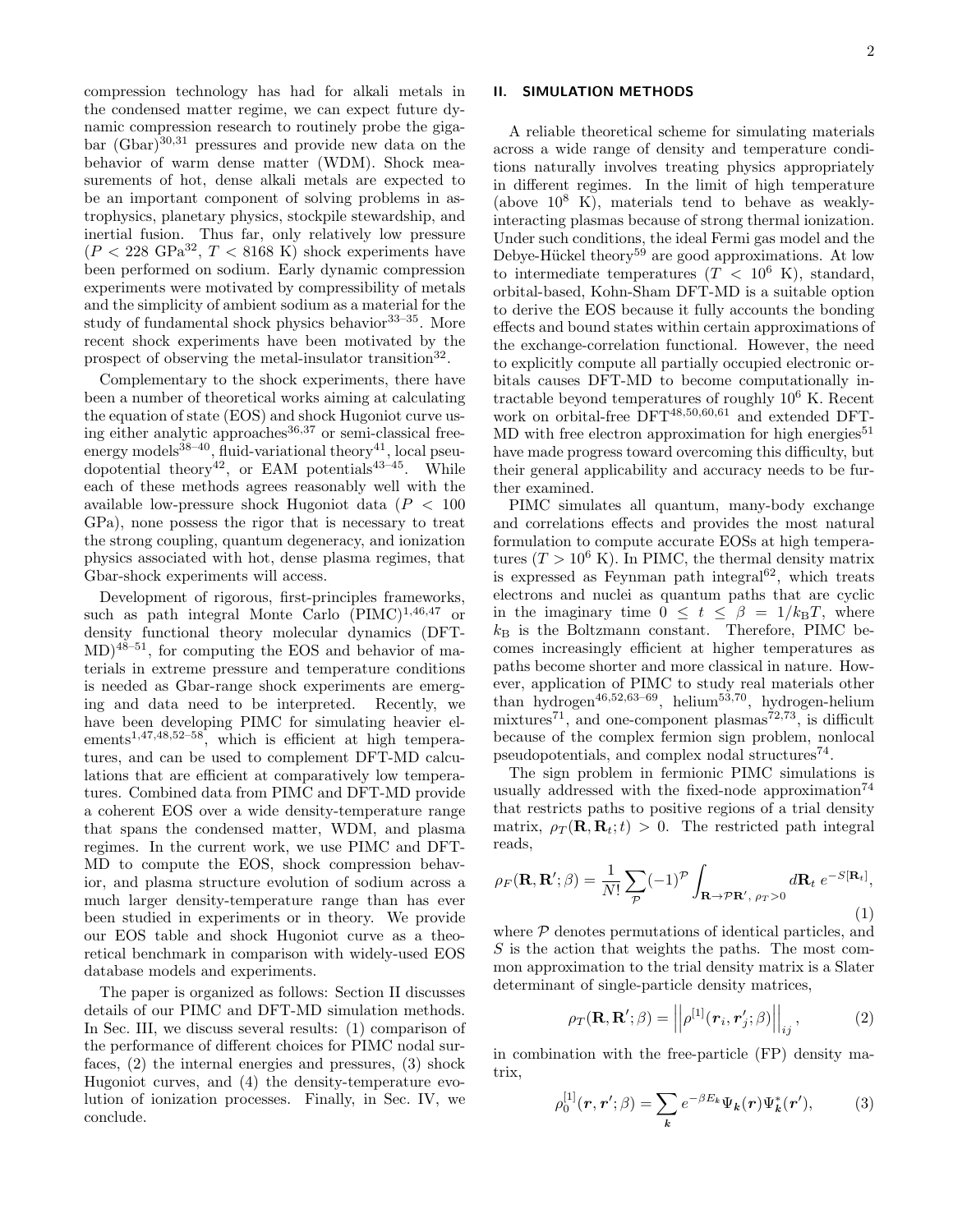which represents a sum over all plane waves  $\Psi_{k}(r)$  with energy  $E_k$ .

PIMC with FP nodes gives exact results in the limit of high temperature<sup>53</sup>. Developments of this method have allowed for remarkable progress. Using FP nodes, we have successfully obtained the EOS of several heavy elements  $(C^{47}, N^{57}, O^{56}, Ne^{55})$  and compounds  $(H_2O^{47})$ . The combined results of PIMC and DFT-MD have bridged the WDM gap between DFT-MD and the high temperature limit and provided consistent sets of coherent EOS from first principles.

Several attempts have been made to go beyond FP nodes in PIMC simulations<sup>66,75</sup>. In recent work<sup>1</sup>, we show that the applicability range of PIMC simulations can extend to lower temperatures when a number of  $n_s$ atomic orbitals at each ion I are added to the FP nodes,

$$
\rho^{[1]}(\mathbf{r}, \mathbf{r}', \beta) = \rho_0^{[1]}(\mathbf{r}, \mathbf{r}'; \beta) + \sum_{I=1}^N \sum_{s=0}^{n_s} e^{-\beta E_s} \Psi_s(\mathbf{r} - \mathbf{R}_I) \Psi_s^*(\mathbf{r}' - \mathbf{R}_I).
$$
\n(4)

Our results for a single silicon atom in periodic boundary condition showed that nodes derived from Hartree-Fock (HF) orbitals yield highly accurate predictions for the pressure and the internal energy at much lower temperature than is accessible with FP nodes. The combined results using this PIMC method and DFT-MD provided a coherent EOS for dense silicon plasmas over a wide density-temperature grid  $(2.3{\text -}18.6 \text{ g cm}^{-3}, 5 \times 10^5{\text -}1)$  $1.3 \times 10^8$  K). In this work, we will also investigate the effects of various nodal surfaces in PIMC calculations and show that the localized, Hartree-Fock orbitals yield accurate pressures and internal energies for sodium.

Our PIMC simulations are performed within the fixed node approximation<sup>74</sup> and based on the CUPID code<sup>76</sup>. Similar to the PIMC simulations of  $Si<sup>1</sup>$  and recently of Na at one density<sup>58</sup>, we treat the nuclei classically because of the high temperatures considered here. Electronic Coulomb interactions are introduced via pair density matrices<sup>77</sup>.

DFT-MD simulations use the Vienna ab initio simulation package (VASP) <sup>78</sup> and implement exchangecorrelation functionals within the local density approximation  $(LDA)^{79,80}$ . We use a projected augmented wave  $(PAW)$  pseudopotential<sup>81</sup> with a frozen,  $1s<sup>2</sup>$  core electrons and a small core radius of 1.45 Bohr. We use a plane wave basis with 4000 eV cutoff, Γ-point for sampling the Brillouin zone, and a time step of 0.2 fs. The typical length of the MD simulations exceeds 0.4 ps. In order to put the PAW-LDA pseudopotential energies on the same scale as all-electron calculations, we shifted all of our VASP DFT-MD energies by -161.3386 Ha/atom. This shift was determined by performing isolated, allelectron atomic calculations with the OPIUM  $\text{code}^{82}$  and corresponding isolated-atom calculations in VASP.  $\sum_{I=1}^{N} \sum_{s=0}^{n_{\epsilon}} e^{-\beta E_{s}} \Psi_{s}(r-R_{I}) \Psi_{s}^{*}(r'-R_{I})$ . (4) FIG. 2. Nin (4) FIG. 2. Nin (4) FIG. 2. Nin (4) FIG. 2. Nin (4) FIG. 2. Nin (4) FIG. 2. Nin (4) FIG. 2. Nin (4) FIG. 2. Nin (4) FIG. 2. Nin (4) FIG. 2. Nin (4

Most of our simulations are based on a cell with 8

 $P$  (GPa) FIG. 2. Nine isochores (corresponding to 2-12  $\rho_{\text{ambient}}$ ) in a temperature-pressure plot, along with the interior profiles of the Sun<sup>83</sup> and a star at the end of its helium burning<sup>84</sup>. The  $P-T$  conditions of our PIMC and DFT-MD simulations and two Hugoniot curves with initial densities  $\rho_0$  of 1.0 and 2.0 times the ambient density are also shown.

tions are computationally affordable, we use a larger, 54 atom cell. We simulate data along nine isochores corresponding to 2-, 3-, 4-, 5-, 6-, 7-, 8-, 10-, and 12-fold compression of ambient density  $\rho_{\rm ambient}=0.96663 \text{ g cm}^{-3}$ . For each density, we study the temperature range from  $10^3$  to  $1.29 \times 10^8$  K, relevant to the regime of WDM and stellar interiors (Figs. 1-2).

# III. RESULTS

#### A. Comparison of PIMC methods

We investigate whether any further improvement can be made by representing the orbitals with more accurate basis sets, including a large number of localized orbitals or by deriving the orbitals with LDA or generalized gradient approximation in the Perdew-Burke-Ernzerhof  $(PBE)$  type<sup>85</sup>, instead of HF. Before performing manyatom simulations, we tested various methods of introducing atomic orbitals on one sodium in a periodic 5-Bohr cubic box, and compared the results in Fig. 3 and Table I.

Figure 3 shows the difference in internal energy and pressure between PIMC and DFT-MD calculations. At temperatures of  $T \ge 2 \times 10^6$  K, all PIMC energies and pressures are systematically higher than our DFT-MD results within LDA or PBE. This can be attributed to the excitations of 1s electrons, which are treated explicitly as

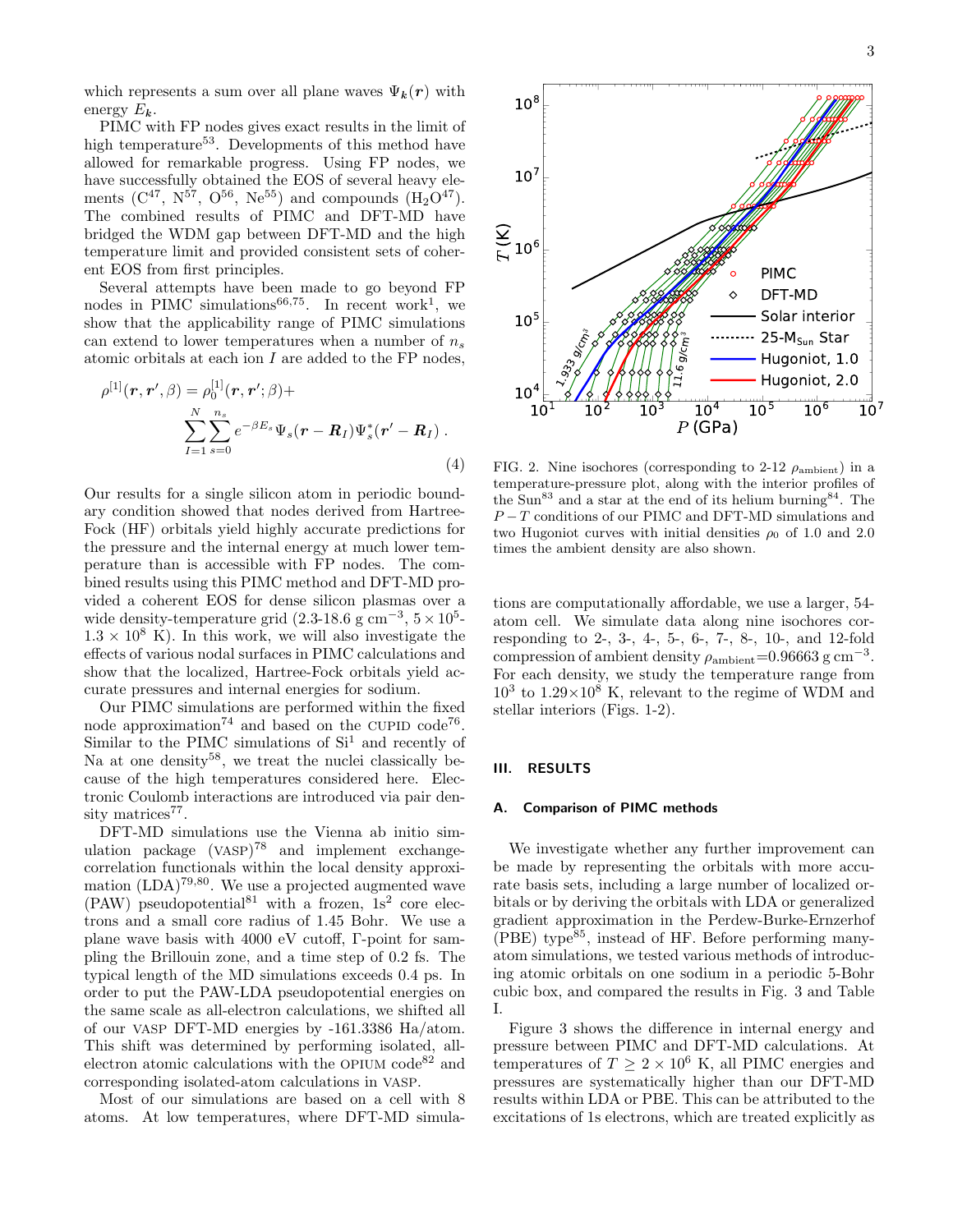

FIG. 3. Differences in internal energies and pressures of a single Na atom in a periodic 5-Bohr cubic cell calculated using different methods relative to those within local density approximation (LDA). Dark solid lines represent DFT results obtained with the Perdew-Burke-Ernzerhof functional. Colored dashed lines represent PIMC results with free-particle and Hartree-Fock nodes.

the other outer-shell electrons in PIMC, but are frozen in the pseudopotential of DFT-MD calculations.

At temperatures of  $T \leq 2 \times 10^6$  K, the energies from PIMC computations with FP nodes are systematically too high, while the pressures remain quite reasonable. In contrast, using PIMC with HF nodes, the results are in much better agreement with PBE predictions. This suggests that  $FP$  nodes do not lead to the correct  $K$ and L shell structures of the atom, which is primarily a local property, so the error in the energy does not depend significantly on density.

Table I lists additional PIMC results for two temperatures of 1 and 2 million Kelvin. In all cases, the orbitals were derived with spin-restricted  $\text{GAMESS}^{86}$  calculations of the  $Na<sup>+</sup>$  ion so that we can use the same orbitals for both spin channels in PIMC calculations. This is a reasonable approximation because the spin state is of minor importance at high temperature. This is confirmed by DFT-MD calculations: within LDA and PBE, the spinpolarized (5+6) and spin-unpolarized calculations yield similar results for the temperature range under consideration.

In our PIMC calculations with localized nodal surfaces, we need a minimum of 6 atomic orbitals to provide at least one bound state for every electron. Table I shows

TABLE I. Comparison of energies and pressures calculated using different methods. For the PIMC calculations, we also specify the node type, the basis of localized orbitals and their numbers  $n_s$ . The internal energies are in units of Ha/atom, pressures are in GPa.

| Method          | <b>Basis</b> | $n_{s}$ | Е                   | $\sigma_E$ | $E$ - $E$ LDA | $\boldsymbol{P}$ | $\sigma_P$ | $\overline{P}$ - $P$ <sub>LDA</sub> |
|-----------------|--------------|---------|---------------------|------------|---------------|------------------|------------|-------------------------------------|
| $T=2020958$ K   |              |         |                     |            |               |                  |            |                                     |
| <b>LDA</b>      |              |         | $-60.61$            |            |               | 11354.6          |            |                                     |
| PBE             |              |         | $-61.32$            |            | $-0.71$       | 11349.6          |            | $-4.9$                              |
| PIMC-FP         |              | 0       | $-58.67$            | 0.46       | 1.93          | 11356.4          | 68.1       | 1.8                                 |
| $PIMC-HF$       | $6-31G$      | 6       | $-59.06$            | 0.37       | 1.55          | 11357.7          | 56.0       | 3.1                                 |
| PIMC-HF         | $6-31G$      | 13      | $-59.45$            | 0.19       | 1.16          | 11313.6          | 29.7       | $-41.0$                             |
| PIMC-HF         | $6 - 31 + G$ | 13      | $-59.15$            | 0.27       | 1.46          | 11362.1          | 42.6       | 7.5                                 |
| PIMC-HF         | $6 - 31 + G$ | 17      | $-59.13$            | 0.31       | 1.48          | 11360.8          | 49.3       | 6.2                                 |
| PIMC-LDA        | $6-31G$      | 13      | $-59.77$            | 0.43       | 0.83          | 11283.4          | 66.3       | $-71.2$                             |
| PIMC-PBE        | $6-31G$      | 13      | $-59.28$            | 0.34       | 1.32          | 11340.0          | 53.0       | $-14.6$                             |
| PIMC-PBEX       | $6-31G$      | 13      | $-58.92$            | 0.39       | 1.69          | 11405.4          | 59.9       | 50.8                                |
|                 |              |         |                     |            |               |                  |            |                                     |
| $T = 1010479$ K |              |         |                     |            |               |                  |            |                                     |
| <b>LDA</b>      |              |         | $-112.87$ 0.00      |            | 0.00          | 4528.0           | 0.0        | 0.0                                 |
| PBE             |              |         | $-113.54$ 0.00      |            | $-0.67$       | 4531.8           | 0.0        | 3.8                                 |
| PIMC-FP         |              |         | $0 - 111.14 0.80$   |            | 1.73          | 4474.0           | 125.2      | $-54.0$                             |
| PIMC-HF         | $6-31G$      |         | $6 - 113.12$ $0.33$ |            | $-0.24$       | 4544.7           | 51.5       | 16.7                                |
| PIMC-HF         | $6-31G$      |         | 13 -113.44 0.29     |            | $-0.57$       | 4508.9           | 45.8       | $-19.1$                             |
| PIMC-HF         | $6 - 31 + G$ |         | 13 -113.47 0.23     |            | $-0.60$       | 4508.2           | 37.0       | $-19.8$                             |
| PIMC-HF         | $6 - 31 + G$ |         | 17-112.73 0.31      |            | 0.15          | 4627.1           | 49.9       | 99.1                                |
| PIMC-LDA        | $6-31G$      |         | 13 -113.53 0.36     |            | $-0.65$       | 4473.6           | 55.7       | $-54.4$                             |
| PIMC-PBE        | $6-31G$      |         | 13 -113.67 0.32     |            | $-0.80$       | 4466.6           | 52.6       | $-61.4$                             |
| PIMC-PBEX       | $6-31G$      |         | 13 -113.38 0.32     |            | $-0.51$       | 4507.5           | 50.8       | $-20.5$                             |
|                 |              |         |                     |            |               |                  |            |                                     |

that we found no statistically significant difference between using 6 and 13 HF orbitals in PIMC calculations, for both temperatures. At 1010479 K, the PIMC pressure and energy become too high when we increase the number of orbitals to 17. We attribute this deviation to our small simulation cell of 5.0 Bohr. The highest atomic orbitals are too delocalized to fit into this cell.

We find no statistically significant differences in the PIMC results between using a 6-31G and a slightly more accurate 6-31+G basis set. Both yield similar HF energies that are 0.176 Ha higher than basis set-converged HF calculations with a TZV basis. This difference is within the error bar of typical PIMC calculations.

We also test whether there would be an advantage in deriving the atomic orbitals with LDA or PBE methods rather than with HF theory, and find no significant difference. Furthermore, our studies with orbitals that are derived with just PBE exchange (PBEX) lead to similar PIMC results.

In the following many-atom PIMC calculations, we choose 13 HF orbitals that are generated with 6-31G basis in Eq. 4.

## B. Equation of state

Figure 4 shows the calculated internal energies and pressures along nine isochores relative to the ideal Fermi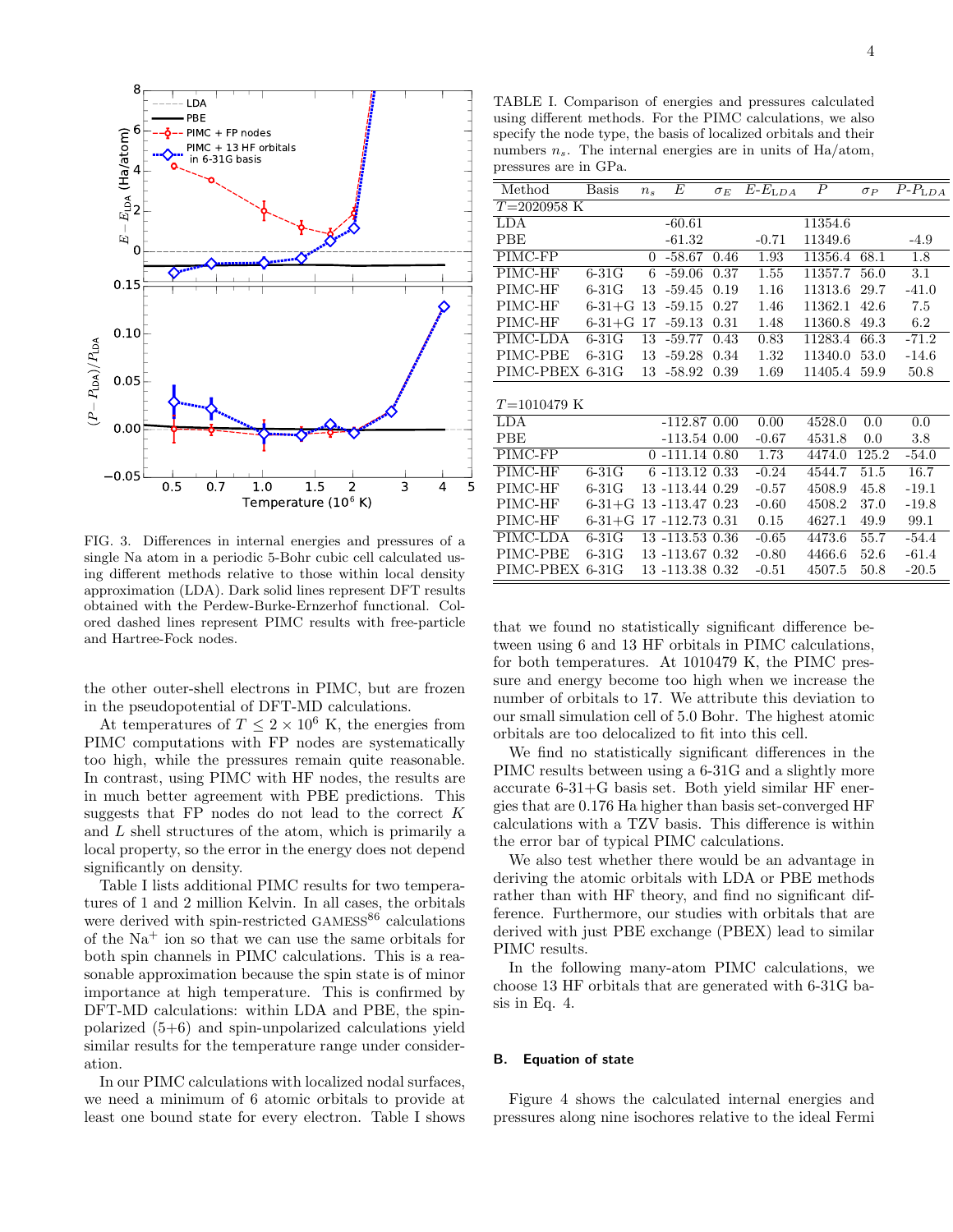

FIG. 4. Excess internal energies and pressures, relative to the ideal Fermi gas, for a 8-atom simulations along nine isochores  $(2, \dots, 12)$ -fold compression of ambient density). Corresponding results of the Debye-Hückel theory are plotted for comparison. For clarity, each energy curve at three-timesambient or higher density is shifted by -7, and the pressure curve is shifted by -0.2, with respect to the nearby one with lower density. PIMC and DFT-MD predict consistent results at  $T=2\times10^6$  K, and PIMC agrees analytical models above  $2\times10^7$  K.

electron gas model<sup>87</sup>. Our results show excellent agreement between PIMC and DFT-MD at  $2\times10^6$  K for all densities. The difference between PIMC and DFT-MD is typically less than 3 Ha/atom in internal energy and within 3% in pressure. We have thus succeeded in constructing a coherent first-principles EOS table for warm dense sodium, over a wide range of densities (2-12  $\rho_{\text{ambient}}$ ) and temperatures  $(10^3 \text{-} 1.29 \times 10^8 \text{ K})$ .

At high temperatures of  $T > 2 \times 10^7$  K, our PIMC results agree with those from the Debye-Hückel model as



FIG. 5. Comparison of the nuclear pair correlation function obtained from DFT-MD and PIMC for 8-atom simulation cells at  $10^6$  K and under 8-fold compression.

peratures are so high that the atoms are fully ionized.

PIMC successfully bridges DFT-MD at  $2\times10^6$  K and analytical models in the high-temperature limit. This cross-validates the EOS data from present PIMC simulations with fixed-node approximation, and the use of a frozen core and a zero-temperature exchange-correlation functional in DFT-MD up to  $2 \times 10^6$  K.

As temperature decreases, the ideal Fermi electron gas model significantly overestimates the energy and the pressure because it neglects all interactions. This is partially improved in the Debye-Hückel model, which treats weak interactions correctly within the screening approximation. However, because the Debye-Hückel model still does not treat bound states, it leads to unphysically low pressures and energies at low temperatures, as the screening approximation breaks down and electrons occupy bound states.

In addition, Fig. 5 shows the nuclear pair-correlation functions  $g_{\text{Na-Na}}(r)$  computed in DFT-MD and PIMC simulations using an 8-atom simulation cell at  $10^6$  K and 8-fold compression. The good agreement in the  $g_{\text{Na-Na}}(r)$ between the two methods shows that PIMC and DFT-MD predict consistent ionic plasma structures. This is further confirmation that the fixed-node approximation in PIMC and the exchange-correlation and pseudopotential approximation in DFT-MD do not inhibit the accuracy of these methods in the WDM regime.

### C. Shock compression

In dynamic compression experiments, the conservation of mass, momentum, and energy constrains a steady shock to follow the Rankine-Hugoniot equation<sup>88</sup>

$$
\mathcal{H}(T,\rho) = (E - E_0) + \frac{1}{2}(P + P_0)(V - V_0) = 0,\tag{5}
$$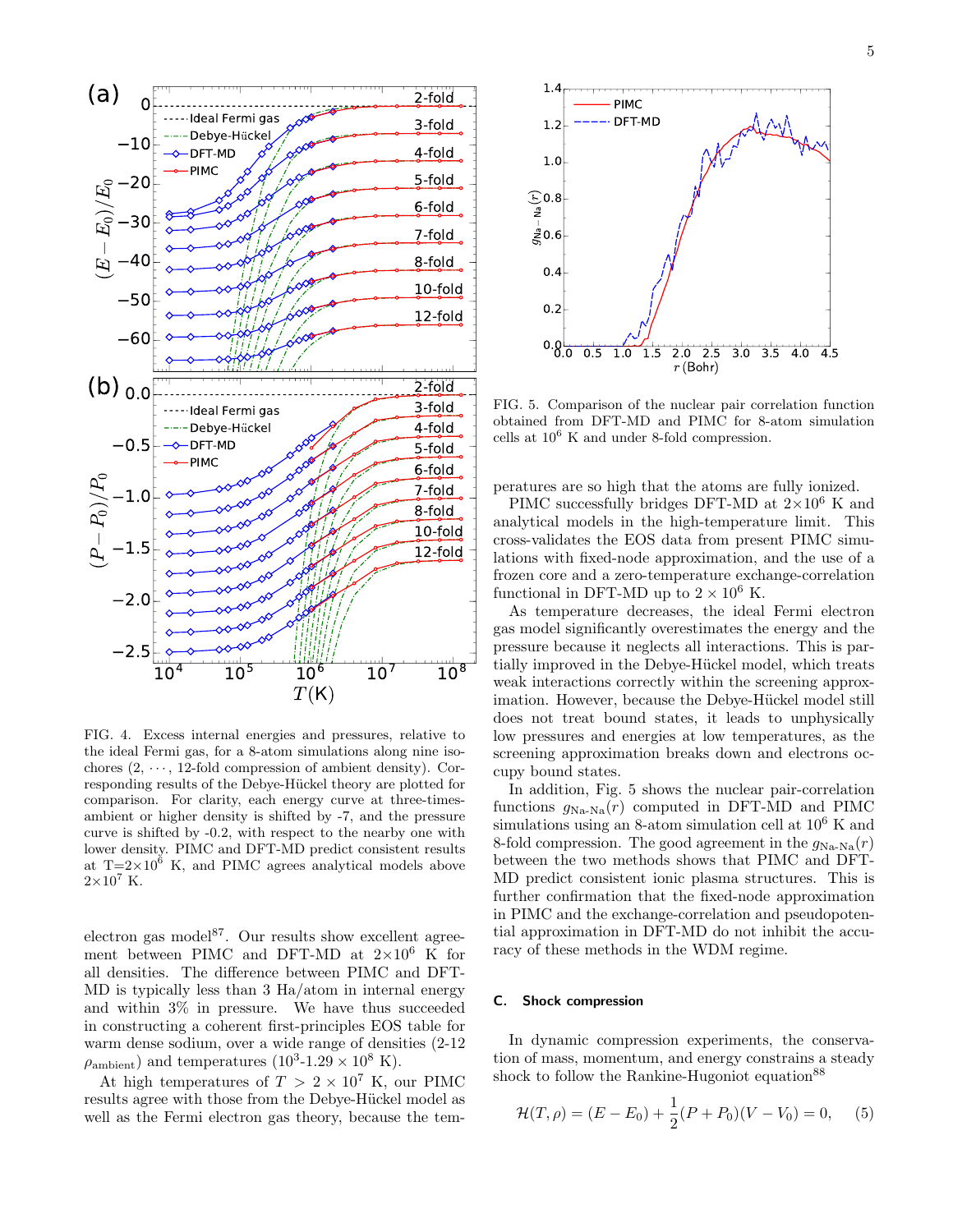

FIG. 6. Shock Hugoniot curves (solid curves) corresponding to four different initial densities 0.75, 1.0, 1.5, and 2 times ambient density represented in a pressure-density plot. Corresponding results from SESAME (dashed curves) at two initial densities are plotted for comparison. Isotherms are shown as black dashed lines.

where  $(E_0, P_0, V_0)$  and  $(E, P, V)$  represents the internal energy, pressure, and volume of the initial and the shocked state, respectively. The EOS  $(E \text{ and } P \text{ on a})$ grid of  $T$  and  $V$ ) data in the previous section allows us to solve Eq. 5 with spline fitting.

Given that samples in shock experiments may be precompressed to reach higher-density, lower-temperature states off the principal Hugoniot, we consider four different initial conditions corresponding to 0.75, 1.0, 1.5, and 2.0 times  $\rho_{\text{ambient}}$ . DFT simulations are performed at each of these densities to determined the corresponding initial pressures and internal energies.

We thus calculate the Hugoniot curves and represent them with pressure-density plots in Fig. 6. Two compression peak maxima are predicted along each of the Hugoniot curves, one above  $2 \times 10^6$  K and the other below  $10^6$ K. We tested different bivariate interpolation methods for the EOS grid in  $\rho - T$  space and observed consistent compression curves. Small discrepancies  $( $0.1$ )$  in the compression minimum in between the two peaks is observed. We attribute this to the non-smoothness caused by the small differences between EOS values obtained by PIMC and DFT-MD at the corresponding pressure and temperature conditions.

For comparison, we consider two shock compression profiles predicted by SESAME<sup>89</sup>, which is a tabular database for the thermodynamic properties of materials that is constructed by connecting available shock wave data with Thomas-Fermi-Dirac and Mie-Grüneisen the-



FIG. 7. Temperature and pressure as functions of the compression ratio along shock Hugoniot curves (solid curves) and those with radiation correction (dotted curves) corresponding to four initial densities 0.75, 1.0, 1.5, and 2 times  $\rho_{\rm ambient}$ . Corresponding results from SESAME (dashed curves) at two initial densities are shown for comparison. The background color in the upper panel reflects the pressure changes.

ory at high densities, and some simple analytic forms at low densities. The high-temperature limit is sufficiently described by the Thomas-Fermi-Dirac theory, as is shown by the remarkable consistency between the SESAME database and our present first-principles calculations at  $T > 2 \times 10^7$  K. However, at lower temperatures when the system includes bound states, Fermi-Dirac breaks down and the SESAME database becomes insufficient. SESAME therefore fails to capture shell effects and only exhibits a single density peak along each Hugoniot curve.

Additionally, Fig. 7 shows temperature and pressure along the Hugoniot curve as functions of the shock compression ratio  $\rho/\rho_0$ . When the initial density is the lowest ( $\rho_0 = 0.75 \rho_{\text{ambient}}$ ), a maximum compression ratio of ∼5.6 is reached at  $6\times10^5$  K. The value of this peak decreases with increasing  $\rho_0$ , and reduces to 4.7 when  $\rho_0 = 2.0\rho_{\text{ambient}}$ . The higher-temperature compression peak reaches slightly larger compression ratio (4.9) than the lower peak as the initial density increases. In the high-temperature limit, the system is almost fully ion-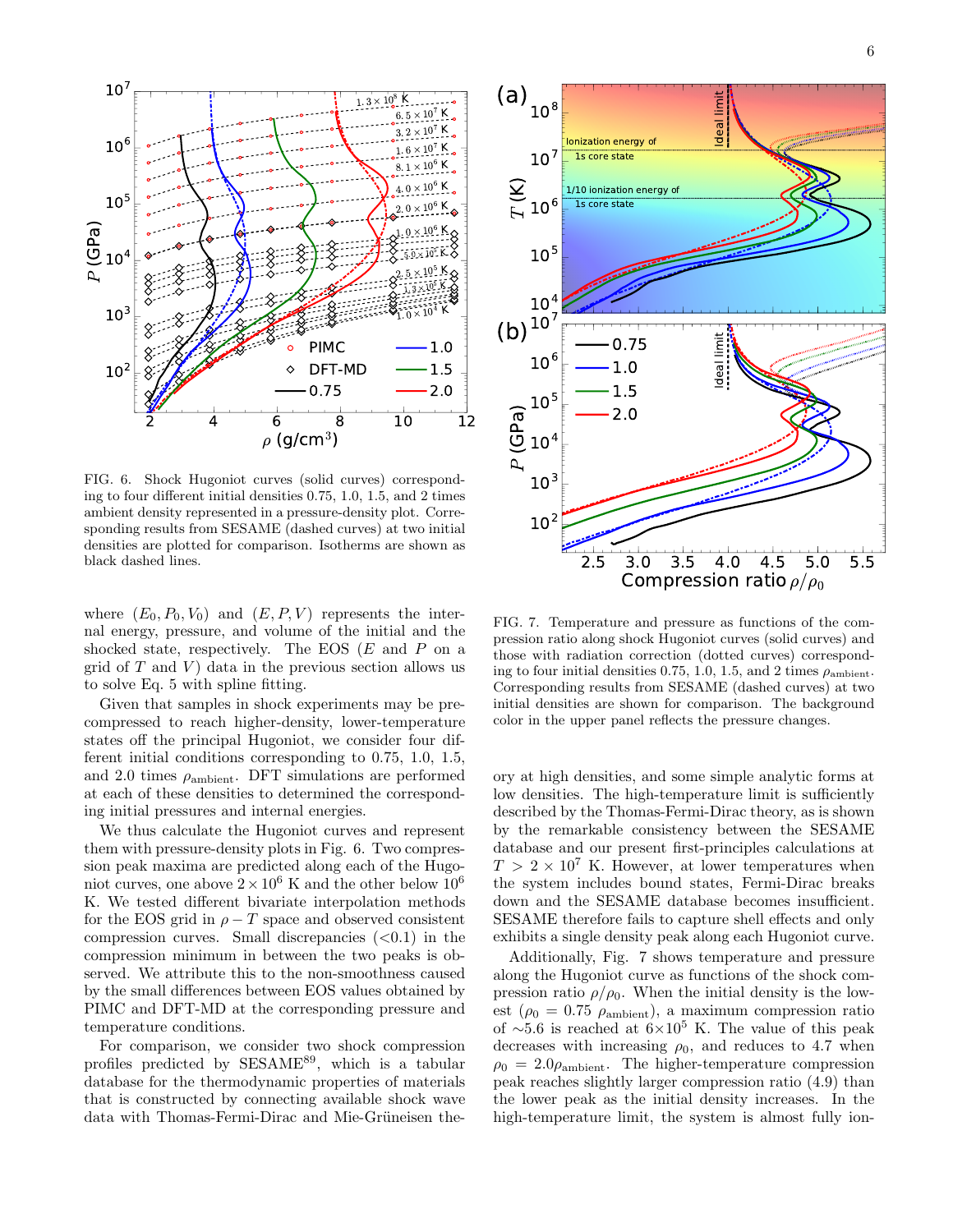

FIG. 8. The principal Hugoniot curve of sodium and other elements.

ized and approaches the the non-relativistic ideal limit  $(\rho/\rho_0 = 4.0)$ , regardless of the initial density.

Figure 8 compares the principal Hugoniot curve of several elements including  $\text{He}^{53}$ ,  $\text{C}^{47}$ ,  $\text{N}^{57}$ ,  $\text{O}^{56}$ ,  $\text{Ne}^{55}$ , and Si<sup>1</sup>. Interestingly, sodium together with helium show higher maximum compression ratio than other elements. We attribute this to the unusual low ambient density of sodium. In addition, each element imprints a particular structural signature in its principal Hugoniot curve, exhibiting compression maximums with different values and at varied pressures and temperatures, due to the interplay of excitation of internal degrees of freedom, electronic interactions, and the interaction effects tied to the initial conditions<sup>70</sup>.

Figure 1 compares the principal Hugoniot curve of sodium from our first-principles calculations and those predicted by widely-used EOS models, SESAME<sup>89</sup>, LEOS<sup>90,91</sup>, and average-atom Purgatorio  $(Lynx)^{92,93}$ . The compression maxima along the Hugoniot curves are closely related to ionization and interaction effects. SESAME and LEOS do not explicitly include information about electronic shell structure, and therefore do not show two distinct compression maxima. On the other hand, the DFT-based, average-atom Purgatorio (Lynx) model does compute the shell structure for an average of multiple ionization states. Therefore, Purgatorio (Lynx) agrees well with our first-principles results at above 200 GPa or  $10^5$  K. Below that, it is less reliable, because average-atom approaches cannot treat bonding and many body effects in a dense fluid properly. This is demonstrated by the deviation of the Hugoniot curve by Purgatorio (Lynx) from our calculations, which agrees with those predicted by SESAME and LEOS database, which were constructed by extrapolating experimental values.

We also compare our principal Hugoniot results with available experimental $33-35$  and theoretical $42,44$  data available at low temperatures and pressures. In compari-

son with the experimental data, the local pseudopotential theory<sup>42</sup> underestimates the pressure by up to 30 GPa. The EAM model<sup>44</sup> agrees well with experiments up to 110 GPa, above which the model becomes invalid. Notably, DFT-MD, LEOS, and SESAME lie 10-20 GPa below the higest-pressure experimental data, but all methods tend to agree with the experimental data at the lowest pressures.

The shock velocity  $u_s$  and the particle velocity  $u_p$  that are of interests in shock experiments can be calculated using<sup>64</sup>

$$
u_s^2 = \xi/\eta \text{ and } u_p^2 = \sqrt{\xi\eta},\tag{6}
$$

where  $\xi = (P - P_0)/\rho_0$ ,  $\eta = 1 - \rho_0/\rho$ . Figure 9 compares the relation between  $u_s$  and  $u_p$  of sodium from our first-principles calculations and those predicted by the SESAME database, low-pressure  $(P < 10^2 \text{ GPa})$  shock experiments on sodium $^{34,35}$ , and an "universal Hugoniot"<sup>94</sup> obtained from high-pressure (up to 0.2 Gbar) experimental Hugoniot data on Al, Fe, Cu, and Mo. We find the  $u_s - u_p$  relation is well consistent with the linear relations predicted by experiments at  $u_s < 15 \text{ km/s}^{34,35}$ , but increasingly deviates from them when the shock velocities exceeds ∼500 km/s. This high velocity corresponds to a shock pressure of ∼1.9 Gbar along the principal Hugoniot curve, and temperature of  $\sim 10^7$  K, at which the atoms are nearly fully ionized (see the discussion in Sec. III D). The deviation from the "universal Hugoniot" of fluid metals $94$  is more evident. This reflects a fundamental difference between the effects of ionization on shock compression in sodium and in heavier metals, such as Fe, Cu, and Mo. The  $u_s - u_p$  profile by SESAME agrees remarkably well with our first-principals predictions, which is not unexpected because of the nearly linear relation between  $u_s$  and  $u_p$  and the consistency between SESAME and our Hugoniot data at low  $(< 10<sup>4</sup>$ K) and high ( $> 10^7$  K) temperature and pressure conditions (Figs. 6-7). Starting from pre-compressed sodium at 2 times ambient density, the shock velocity is higher but the slope  $du_s/du_p$  remains 1.31, according to linear interpolation.

When temperature exceeds  $10^7$  K, the radiation contribution becomes important. In order to evaluate the radiation effect on shock compression, we consider an ideal black body scenario and add the photon contribution to the EOS using

$$
P_{\text{radiation}} = \frac{4\sigma}{3c} T^4 \text{ and } E_{\text{radiation}} = 3P_{\text{radiation}} V, \quad (7)
$$

where  $\sigma$  is the Stefan-Boltzmann constant and c is the speed of light in vacuum. We then re-construct the Hugoniot curves and show them Figs. 1 and 7. We find that the two compression peaks remain unchanged as we include radiative effects. However, the Hugoniot curves deviate significantly from the classical limit above  $10^7$  K and tend towards a compression ratio asymptote of 7. These results imply that the radiation contribution plays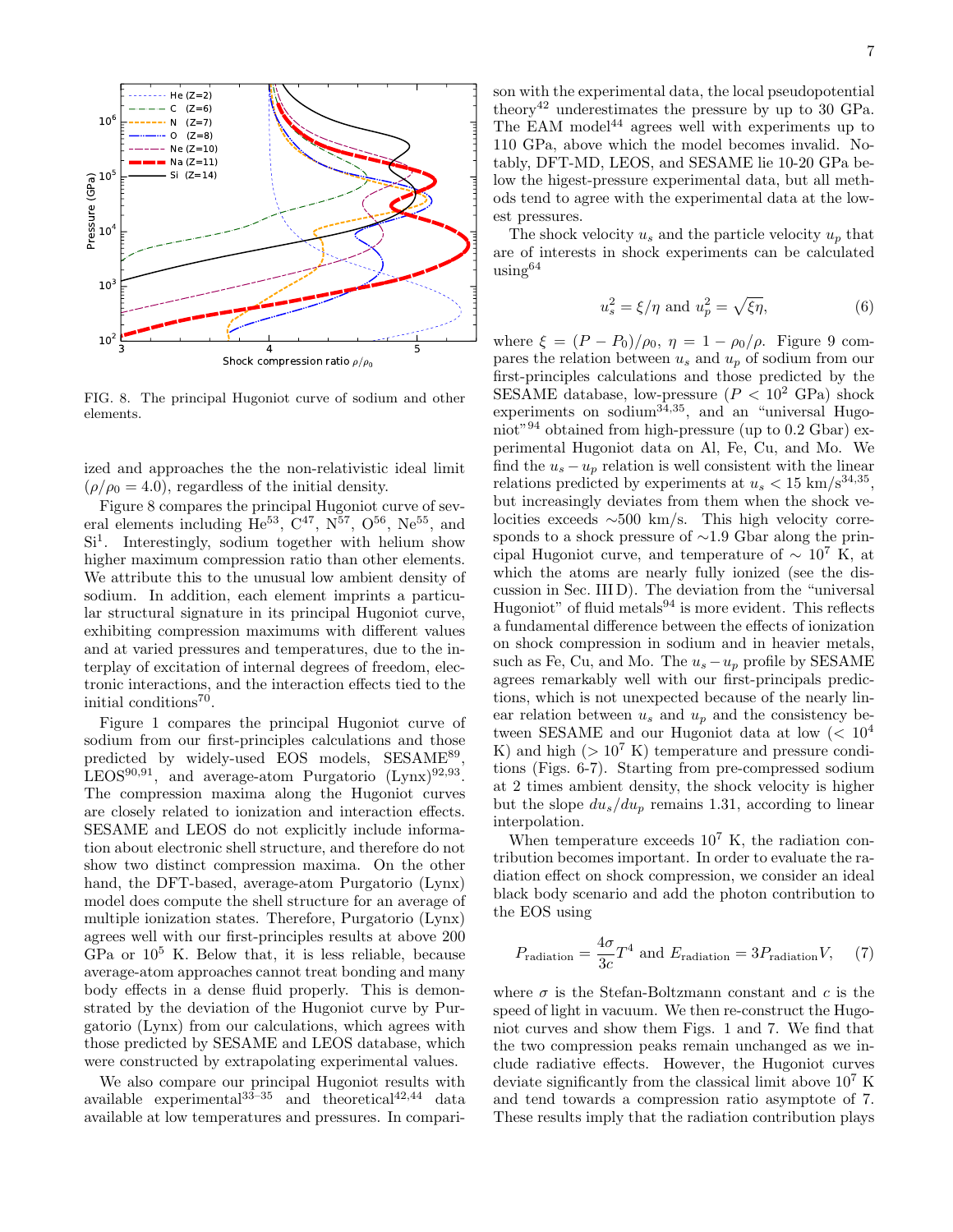

FIG. 9.  $u_s - u_p$  diagram of sodium along two Hugoniot curves corresponding to initial densities of 1.0 and 2.0 times ambient density. The linear relations found in experiments are shown in dashed lines for comparison. The inset is a closer look at the low-velocity region. Shock pressures along the principal Hugoniot curve are ∼1.9 Gbar at shock velocities near 500 km/s.

a significant role in the shock compression of materials at extreme temperatures  $(T > 10^7 \text{ K})$  and pressures  $(P > 1$ Gbar). In comparison, the pressure-contribution from relativistic effects, included in the Purgatorio (Lynx) model is much smaller (Fig. 1).

#### D. Ionization

The structure of the Hugoniot curves observed in the previous section can be understood from the densitytemperature dependence of the ionization process. In order to examine this relation, Fig. 10 shows the number of electrons near the nucleus for a given temperature and density,  $N_{\text{Na}-e}(r)$ , given by the formula

$$
N(r) = \left\langle \frac{1}{N_I} \sum_{e,I} \theta(r - |\vec{r}_e - \vec{r}_I|) \right\rangle, \tag{8}
$$

where the sum includes all electron-ion pairs and  $\theta$  represents the Heaviside function.

The  $N_{\text{Na}-e}(r)$  functions at two different densities and a series of temperatures are compared with ionization states of isolated sodium ions (calculated with GAMESS). The results show that  $N_{\text{Na}-e}(r)$  decreases with T, indicating the gradual ionization of the atoms with temper-



FIG. 10. Number of electrons near each nucleus at two densities ( $\rho = 2$  and 12 times  $\rho_{\text{ambient}}$ ) and a series of increasing temperatures. The profiles of four different ionization states of an isolated sodium atom, calculated with GAMESS), are shown for comparison.

deeper than those of the outer-shell electrons, and therefore only become excited above  $2 \times 10^6$  K. This indicates that the upper peak on the Hugoniot curve in Figs. 6 and 7 are related to the excitation of the K-shell electrons, while the lower peaks correspond to the excitation of L-shell electrons.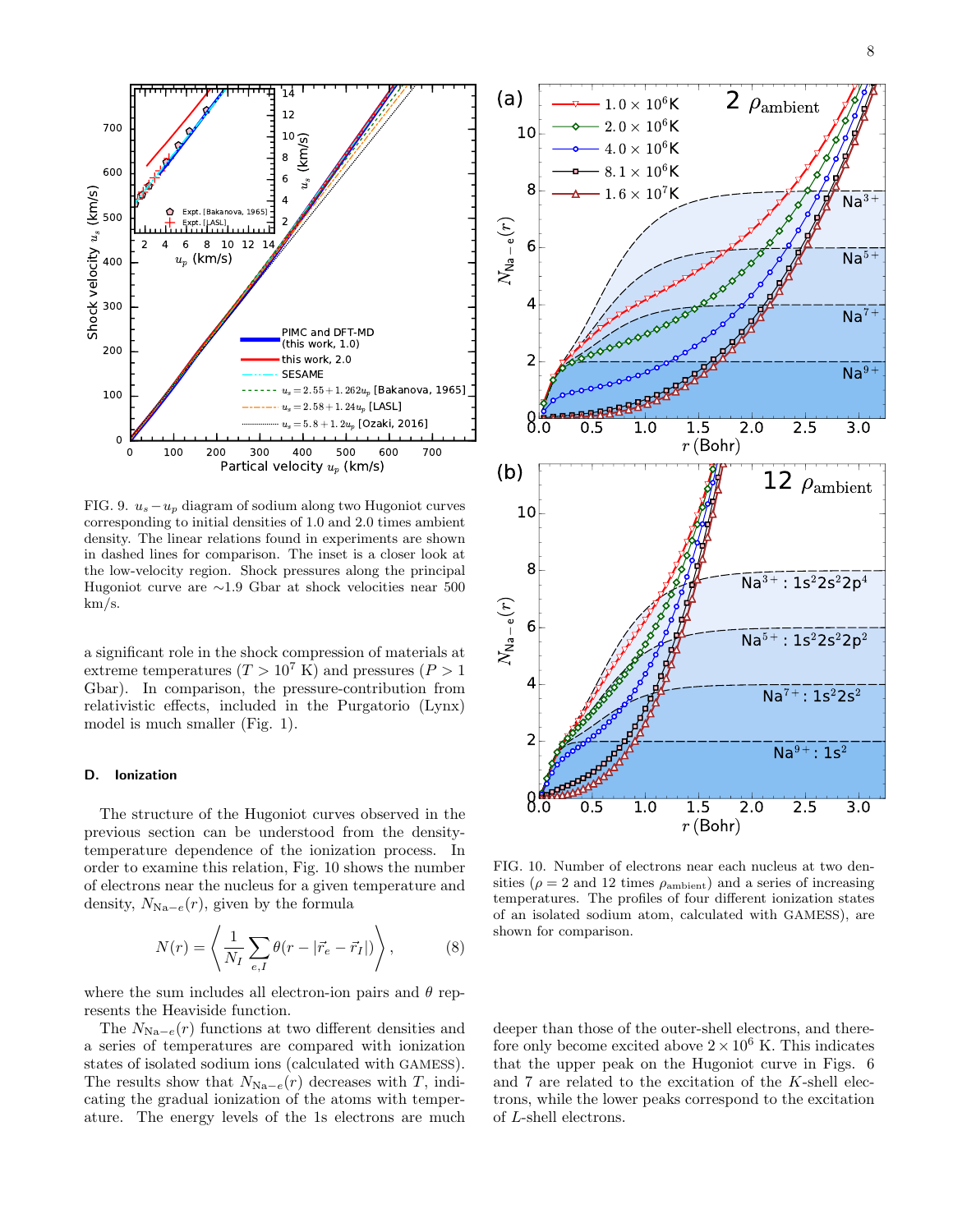## IV. CONCLUSIONS

In this work, we construct a thermal density matrix with localized, HF orbitals to construct fermion nodal surfaces and perform PIMC simulations of the secondrow element sodium. We obtain an accurate EOS to temperatures of 129-1 million Kelvin, at which the results are consistent with DFT-MD. The excellent agreement between the PIMC and DFT-MD validates the use of the pseudopotential that freezes 1s electrons and the use of zero-temperature exchange-correlation functionals up to temperateures of  $2 \times 10^6$  K.

By investigating the shock compression curves using the obtained EOS data, we find two compression maxima along the Hugoniot curves. This is in contrast to the single-peak Hugoniot curve predicted by the SESAME and the LEOS database, which are based on models that neglect bonding and many body effects. The highertemperature compression maxima occurs at  $6 \times 10^6$  K due to the significant excitation of 1s electrons, while the lower compression maximum is due to the thermal excitation of outer-shell electrons. We predict a maximum compression ratio of 5.3 along the principal Hugoniot, and compression ratios of greater than 5 can be reached when the initial density is less than 1.5  $\rho_{\text{ambient}}$ . The value decreases at higher initial densities due to stronger particle interaction, and vice versa. Including a radiation contribution, shock Hugonits are modified significantly above  $10^7$  K and 1 Gbar and a much higher compression ratio can be reached.

#### ACKNOWLEDGMENTS

This research is supported by the U. S. Department of Energy, grant DE-SC0010517 and DE-SC0016248. Computational support was provided by the Janus supercomputer, which is supported by the National Science Foundation (Grant No. CNS-0821794), the University of Colorado, and the National Center for Atmospheric Research, and NERSC. This research is part of the Blue Waters sustained-petascale computing project (NSF ACI 1640776), which is supported by the National Science Foundation (awards OCI-0725070 and ACI-1238993) and the state of Illinois. Blue Waters is a joint effort of the University of Illinois at Urbana-Champaign and its National Center for Supercomputing Applications. S.Z. appreciates the helpful discussion with Mu Li.

- $1B$ . Militzer and K. P. Driver, Phys. Rev. Lett. 115, 176403 (2015).
- ${}^{2}E$ . P. Wigner and F. Seitz, Phys. Rev. 43, 804 (1933).
- $3J.$  Neaton and N. Ashcroft, Phys. Rev. Lett.  $86, 2830$  (2001).
- <sup>4</sup>M. Eremets, High Pressure Experimental Methods Oxford Science Publications (Oxford University Press, Oxford, 1996).
- <sup>5</sup>L. Dubrovinsky, N. Dubrovinskaia, V. B. Prakapenka, and A. M. Abakumov, Nature communications 3, 1163 (2012).
- $^6\mathbf{E}.$  Gregoryanz, L. F. Lundegaard, M. I. McMahon, C. Guillaume, R. J. Nelmes, and M. Mezouar, Science 320, 1054 (2008).
- 
- 7 I. Aleksandrov, V. Kachinskii, I. Makarenko, and S. Stishov, ZhETF Pisma Redaktsiiu 36, 336 (1982).
- <sup>8</sup>J. N. Fritz and B. Olinger, J. Chem. Phys. 80, 2864 (1984).
- $9M.$  Hanfland, I. Loa, and K. Syassen, Phys. Rev. B 65, 184109 (2002).
- <sup>10</sup>J.-Y. Raty, E. Schwegler, and S. A. Bonev, Nature 449, 448 (2007).
- <sup>11</sup>M. I. McMahon, E. Gregoryanz, L. F. Lundegaard, I. Loa, C. Guillaume, R. J. Nelmes, A. K. Kleppe, M. Amboage, H. Wilhelm, and A. P. Jephcoat, Proc. Natl. Acad. Sci. USA 104, 17297 (2007).
- <sup>12</sup>B. Rousseau, Y. Xie, Y. Ma, and A. Bergara, Eur. Phys. J. B 81, 1 (2011).
- <sup>13</sup>Y. Ma, M. Eremets, A. R. Oganov, Y. Xie, I. Trojan, S. Medvedev, A. O. Lyakhov, M. Valle, and V. Prakapenka, Nature 457, 182 (2009).
- <sup>14</sup>A. Lazicki, A. F. Goncharov, V. V. Struzhkin, R. E. Cohen, Z. Liu, E. Gregoryanz, C. Guillaume, H.-K. Mao, and R. J. Hemley, Proc. Natl. Acad. Sci. USA 106, 6525 (2009).
- <sup>15</sup>M. Gatti, I. V. Tokatly, and A. Rubio, Phys. Rev. Lett. **104**, 216404 (2010).
- <sup>16</sup>H.-K. Mao, Y. Ding, Y. Xiao, P. Chow, J. Shu, S. Lebgue, A. Lazicki, and R. Ahuja, Proc. Natl. Acad. Sci. USA 108, 20434 (2011).
- $17M$ . Marqués, M. Santoro, C. L. Guillaume, F. A. Gorelli, J. Contreras-García, R. T. Howie, A. F. Goncharov, and E. Gregoryanz, Phys. Rev. B 83, 184106 (2011).
- 18I. Loa, K. Syassen, G. Monaco, G. Vankó, M. Krisch, and M. Hanfland, Phys. Rev. Lett. 107, 086402 (2011).
- $19M$ . Pozzo, M. P. Desjarlais, and D. Alfè, Phys. Rev. B 84, 054203 (2011).
- $20$ J. Ibañez Azpiroz, B. Rousseau, A. Eiguren, and A. Bergara, Phys. Rev. B 89, 085102 (2014).
- <sup>21</sup>M.-s. Miao and R. Hoffman, J. Am. Chem. Soc. 137, 3631 (2015).
- $^{22}{\rm L}$  I. Naumov and R. J. Hemley, Phys. Rev. Lett.  $\bf 114,\ 156403$ (2015).
- <sup>23</sup>E. Gregoryanz, O. Degtyareva, M. Somayazulu, R. J. Hemley, and H.-k. Mao, Phys. Rev. Lett. 94, 185502 (2005).
- $^{24}\mathrm{L}$ Koči, R. Ahuja, L. Vitos, $% ^{24}\mathrm{L}$ and U. Pinsook, Phys. Rev. B $\bf{77},$ 132101 (2008).
- <sup>25</sup>A. Yamane, F. Shimojo, and K. Hoshino, J. Phys. Soc. Japan 77, 064603 (2008).
- <sup>26</sup>E. G. Maksimov, S. V. Lepeshkin, and M. V. Magnitskaya, Crystallogr. Rep. 56, 676 (2011).
- $^{27}{\rm H.}$  Eshet, R. Z. Khaliullin, T. D. Kühne, J. Behler, and M. Parrinello, Phys. Rev. Lett. 108, 115701 (2012).
- $^{28}{\rm D}$ . J. González and L. E. González, AIP Conf. Proc. 1673, 020005 (2015).
- $^{29}\mathrm{Y}.$  Li, Y. Wang, C. J. Pickard, R. J. Needs, Y. Wang, and Y. Ma, Phys. Rev. Lett. 114, 125501 (2015).
- <sup>30</sup>D. Swift, J. Hawreliak, D. Braun, A. Kritcher, S. Glenzer, G. W. Collins, S. Rothman, D. Chapman, and S. Rose, AIP Conf. Proc. 1426, 477 (2012).
- <sup>31</sup>A. L. Kritcher, T. Doeppner, D. Swift, J. Hawreliak, J. Nilsen, J. Hammer, B. Bachmann, G. Collins, O. Landen, C. Keane, S. Glenzer, S. Rothman, D. Chapman, D. Kraus, and R. Falcone, J. Phys. Conf. Ser., 688, 012055 (2016).
- <sup>32</sup>A. A. Golyshev, D. V. Shakhray, V. V. Kim, A. M. Molodets, and V. E. Fortov, Phys. Rev. B 83, 094114 (2011).
- <sup>33</sup>M. H. Rice, J. Phys. Chem. Solids 26, 483 (1965).
- <sup>34</sup>A. Bakanova, I. P. Dudoladov, and R. F. Trunin, Sov. Phys. Solid State 7, 1307 (1965).
- <sup>35</sup>LASL Shock Hugoniot Data, edited by S. P. Marsh (University of California Press, Berkeley, 1980).
- <sup>36</sup>J. Ehrenfeld, S. Krimsky, and J. Selvitella, J. Appl. Phys. 37, 4737 (1966).
- <sup>37</sup>D. P. Hickey, J. Appl. Phys. 38, 4080 (1967).
- <sup>38</sup>D. J. Pastine, Phys. Rev. Lett. 18, 1187 (1967).
- <sup>39</sup>D. J. Pastine, Phys. Rev. 166, 703 (1968).
- <sup>40</sup>K. V. Khishchenko, J. Phys. Conf. Ser. 98, 032023 (2008).
- <sup>41</sup>M. Ross, Phys. Rev. B 21, 3140 (1980).
- $^{42}$ D. A. Young and M. Ross, Phys. Rev. B 29, 682 (1984).